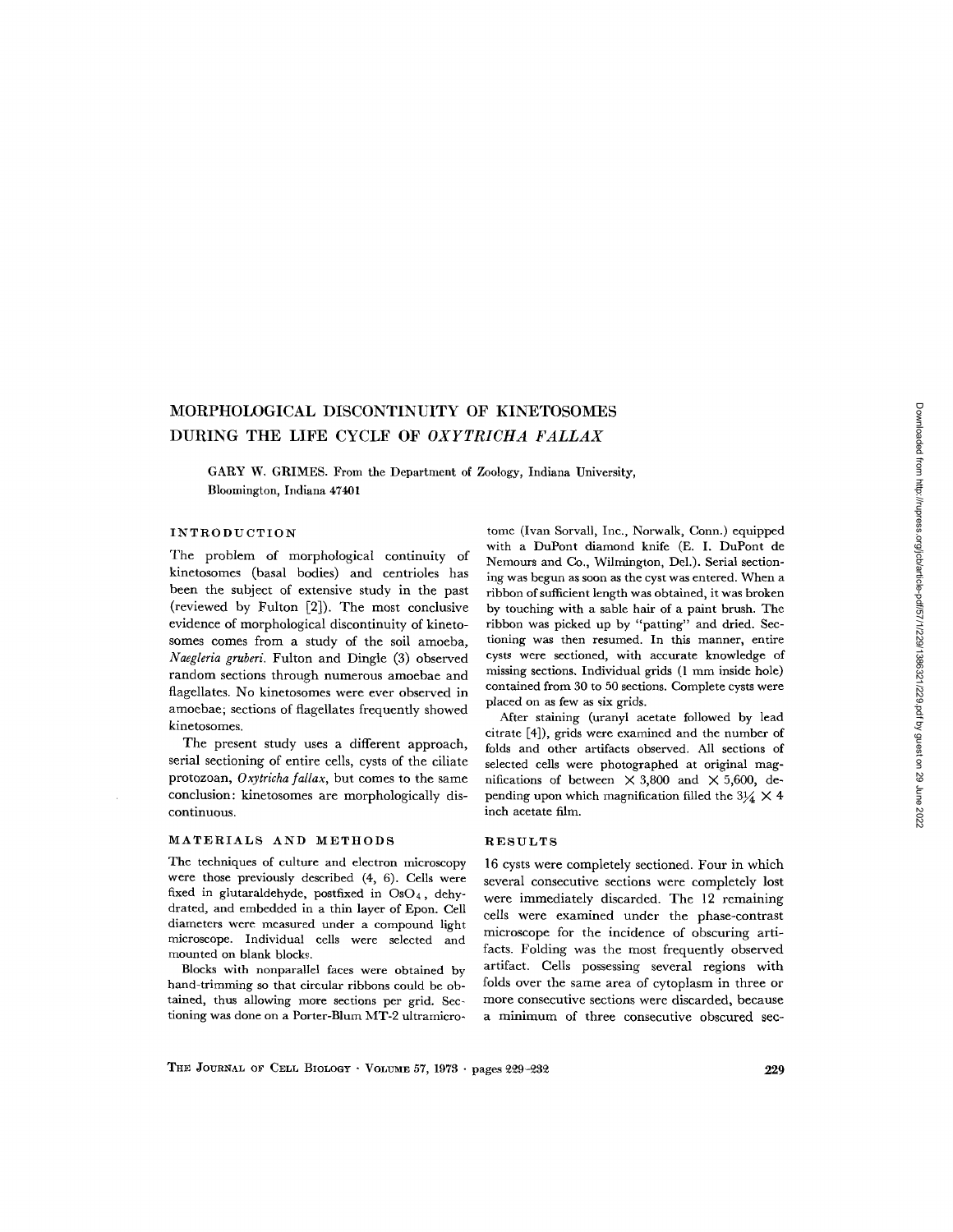| Cysts | <b>Sections</b> |                         | Three consecutive sections with folds* |                                       |                                              |
|-------|-----------------|-------------------------|----------------------------------------|---------------------------------------|----------------------------------------------|
|       | Total           | Number containing folds | Number of groups                       | Approx. percent of<br>area obscured t | Approx. percent of<br>total cells obscured § |
|       |                 |                         |                                        | %                                     | %                                            |
|       | 247             | 111                     |                                        | 10                                    | 0.1                                          |
|       | 265             | 104                     |                                        | 10                                    | 0.1                                          |

TABLE <sup>I</sup> Data on Cells Photographed for Study

No sections lost in either cyst. Both cysts had diameters of 18  $\mu$ m.

\* This omits all sets of sections with folds that did not obscure the same area of cytoplasm in all three sections.

 $\ddagger$  This includes only the area which was obscured on all three sections.

§ This represents the total percent of cell area obscured by the area of cytoplasm which was obscured on all three sections.



FIGURE <sup>1</sup> Portion of a cyst printed at the lowest magnification at which negatives were studied .  $\times$  19,000.

tions ( $\sim$ 700 Å thick) is required to miss a ma- data on lost visibility in these cells are presented ture kinetosome sectioned in its smallest dimension in Table I. No sections were completely lost. Al-(diameter of 2,000 Å).<br>The two cells that showed the least number of

artifacts were selected for photographing. The tions with folds over the same area of cytoplasm

in Table I. No sections were completely lost. Although many sections contained folds, each cyst possessed only one set of three consecutive sec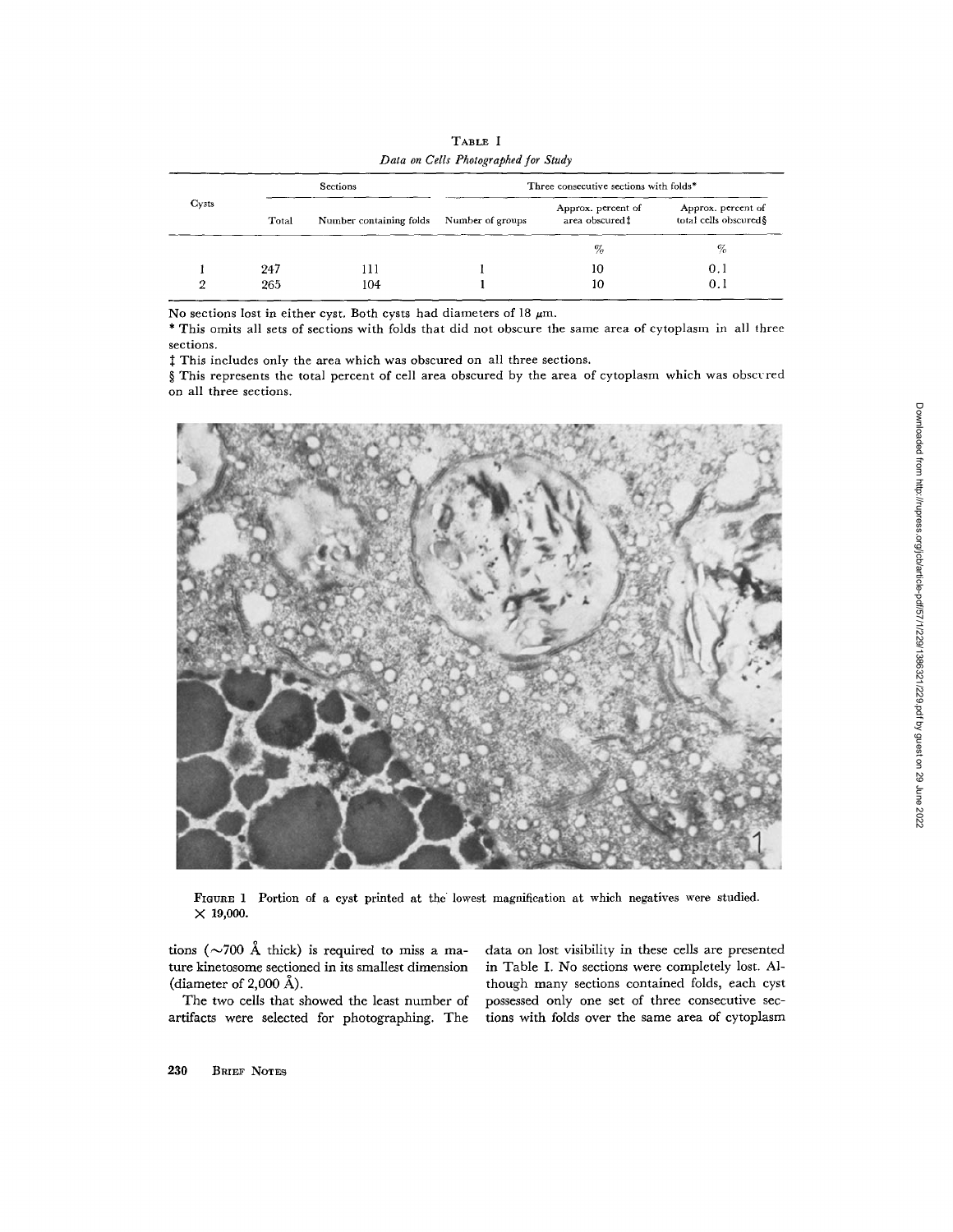in each section. The amount of cytoplasm obscured in the three sections of each cyst was estimated by tracing the fold and the cytoplasmic area on graph paper after photographing, then calculating the ratio of cytoplasmic area obscured by folds on all three sections to total cyst area in the three sections.

All sections were photographed and the negatives studied on a light box using a  $5 \times$  hand lens. Fig. 1 is an area of a section printed to the comparable lowest magnification ( $\times$  19,000) at which the negatives were restudied. The resolution is certainly adequate to visualize a kinetosome; but not a single kinetosome was found in either cell.

# DISCUSSION

The conclusion clearly indicated is that no mature kinetosomes are present in the resting cysts of the ciliate,  $0.$  fallax. This conclusion must be restricted to mature kinetosomes, as nascent kinetosomes can be confined to only one section  $(1, 5)$ . Hence, early stages of development would be difficult, if not impossible, to recognize (see Fulton and Dingle [3] for an extensive discussion of these problems) .

The same conclusion has been reached in other studies, most convincingly by Fulton and Dingle (3) in their exhaustive study of Naegleria transformation. However, the validity of the conclusion can be questioned, even in their study as they point out, because of difficulties involved in demonstrating the absence of organelles .

Likewise, the present study is subject to criticism, mostly because of technical limitations involved with serial sectioning. The most important criticisms concern section folding . As stated above, a minimum of three sections is required to section a kinetosome in its narrowest dimension . In cells possessing no folds over identical areas of cytoplasm in three consecutive sections, a mature kinetosome could not be completely obscured. However, both cells studied here contained one such set of three consecutive sections; kinetosomes could conceivably have been completely obscured by the folds in these sections . The percentage of the total area of a cell lost in each of these regions of folds is approximately  $0.1\%$  (i.e.,  $10\%$  of three sections in a total of 250 sections). This percentage may be considered as the probability of obscuring kinetosomes; hence, the probability that kinetosomes were completely obscured in both cells by these folds is even less  $(0.1\% \times 0.1\% = 0.01\%)$ .

Another criticism is that it is difficult to recognize a kinetosome if sectioned through its wall. Sections of kinetosome walls, even in vegetative cells, are the most difficult to identify . The likelihood of failing to recognize such a section increases in the cyst because of the increased density of cytoplasm. The most easily recognizable longitudinal section of kinetosomes (through the middle) could be obscured by a single fold. The sections with folds (225 total for the two cysts) were estimated to have an average of  $10\%$  of their area obscured by folds; hence, about  $3.9-4.5\%$ of each cell is obscured by folds (i.e.,  $10\%$  of 104/265 or 111/247) . Multiplying the percentage of obscured areas yields a probability of about 0 .002 that longitudinal sections of kinetosomes were obscured in both cells by single folds. This type of game with numbers could be continued. For example, the probability of sectioning a kinetosome longitudinally could be calculated, assuming random sectioning and kinetosome orientations. This type of exercise would only increase the improbability of missing kinetosomes due to section folding.

Other criticisms can also be raised . For example, both focus and specimen drift can render entire sections useless. However, neither of these factors was of significant concern. In addition, other artifacts (e.g., stain precipitate, dirt) were rare.

Although the criticisms cannot be completely excluded, the conclusion derived from examination of serial sections of 0. fallax cysts is strengthened by other evidence . Protargol staining of resting cysts reveals no kinetosomes, even though protargol stains internal nuclei, cilia, and presumably kinetosomes (6). Moreover, encysting and excysting cells contain easily detectable kinetosomes; even small numbers of kinetosomes can be detected in excysting cells (6). Electron microscope study of encystment stages indicates complete loss of structure of ciliary organelles (6) . Extensive searching of numerous nonserially sectioned cysts has also yielded negative results; not a single kinetosome has been observed . In addition, kinetosomes can arise distant from existing kinetosomes during cell reproduction, indicating an optional utilization by the cell of existing kinetosomes or their micromilieu as nucleating sites for new kinetosomes (5) . Hence, the cell has no "need" for maintaining kinetosomes in the cyst.

Thus, all evidence strongly agrees in supporting the conclusion of morphological discontinuity